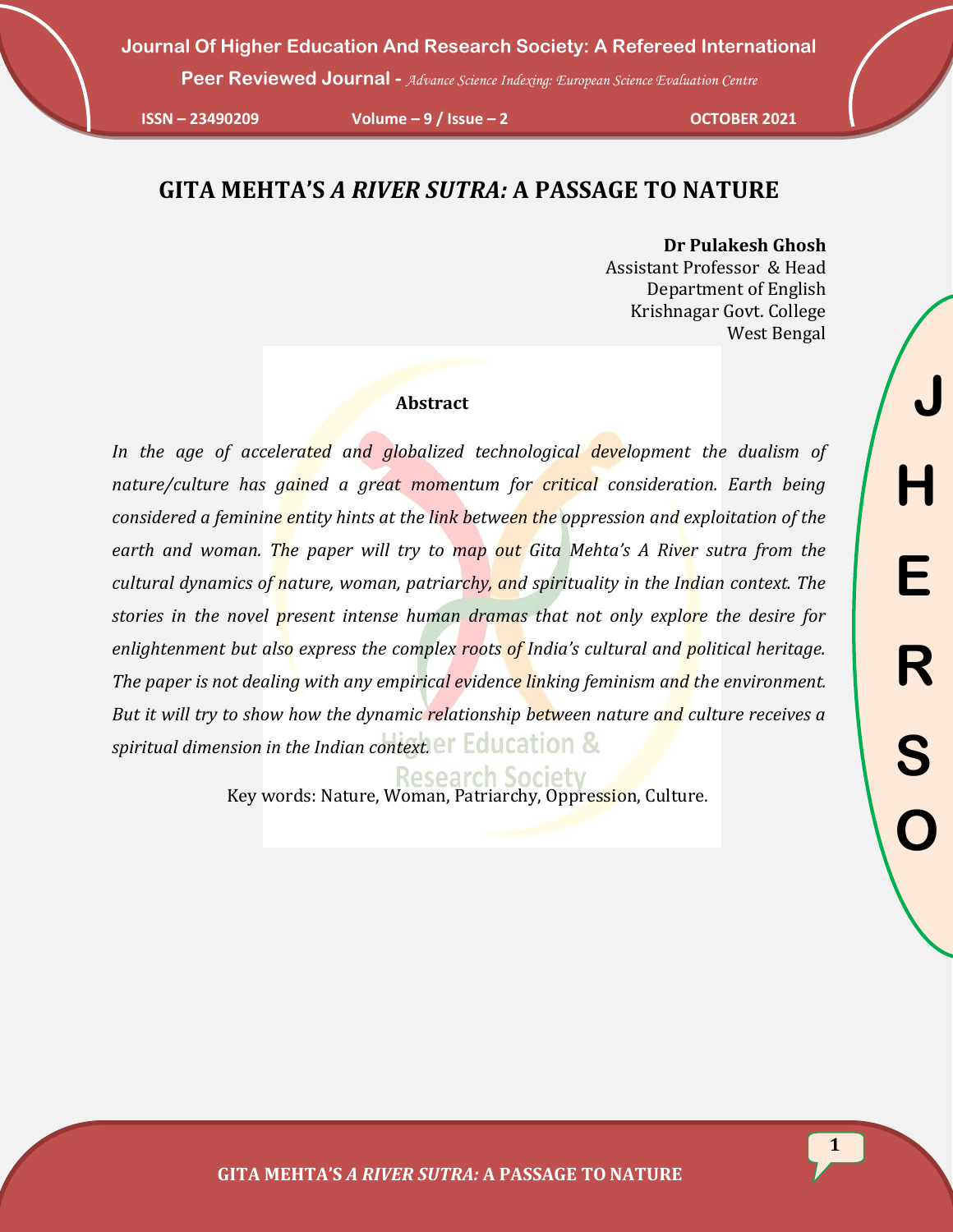**Peer Reviewed Journal -** *Advance Science Indexing: European Science Evaluation Centre*

**ISSN – 23490209 Volume – 9 / Issue – 2 OCTOBER 2021**

## **GITA MEHTA'S A RIVER SUTRA: A PASSAGE TO NATURE**

- **Dr Pulakesh Ghosh**

f we were to look at some of the hoary literary texts of India, we realize that they have a history of environmental activism and consciousness. The hymns of the 'Rigveda', the First of the four *Vedas* which were, according to Maxmuller, composed If we were to look at some of the hoary literary texts of India, we realize that they have a history of environmental activism and consciousness. The hymns of the 'Rigveda', the First of the four *Vedas* which were, accor nature like the sun for their contributions to the wellbeing of the mankind. Nature occupies an important position in both the Indian epics, *The Ramayana* and *The Mahabharata*. The presence of Panchavati in *The Ramayana* speaks of man's ability to live in harmony with nature. The classical Sanskrit literature abounds in the message of the harmonious relationship between man, nature and culture. In Kalidasa's *Abhijnanasakuntalam,* nature and culture are happily reconciled in the hermitage of Marica in the last Act of the play. In some of the postcolonial novels written by Indian women writers in English, like, *Fire on the Mountain* (1977) by Anita Desai, *A River Sutra* (1993) by Gita Mehta, *The God of Small Things* (1997) by Arundhati Roy, *The Madwoman of Jogare* (1998) by Sohaila Abdulali, *An Atlas of Impossible Longing* (2008) by Anuradha Roy and *Monkey-Man* (2010) by Usha K. R, these Indian authors voice their concerns on globalization in India, and its impact on gender and family relations as well as the environment understood in its broadest sense. In Mehta's *A River Sutra* one may perceive an Indian cultural flavour with its indigenous diversities, its city and village, its forests and riverscapes. The novel bears the suggestion that man/woman reaches out to pristine nature, in time of utmost need or crisis, for self-realization or consolation.

 Instead of weaving one unified whole, Mehta in *A River Sutra* recounts a series of six episodes strung together in the reportage manner by a chief narrator/reporter, who is less a persona than a 'Kathak', the folk narrator of the old type, to be found in any village of India even the other day. People converge on the banks of the Narmada and partake of

**2**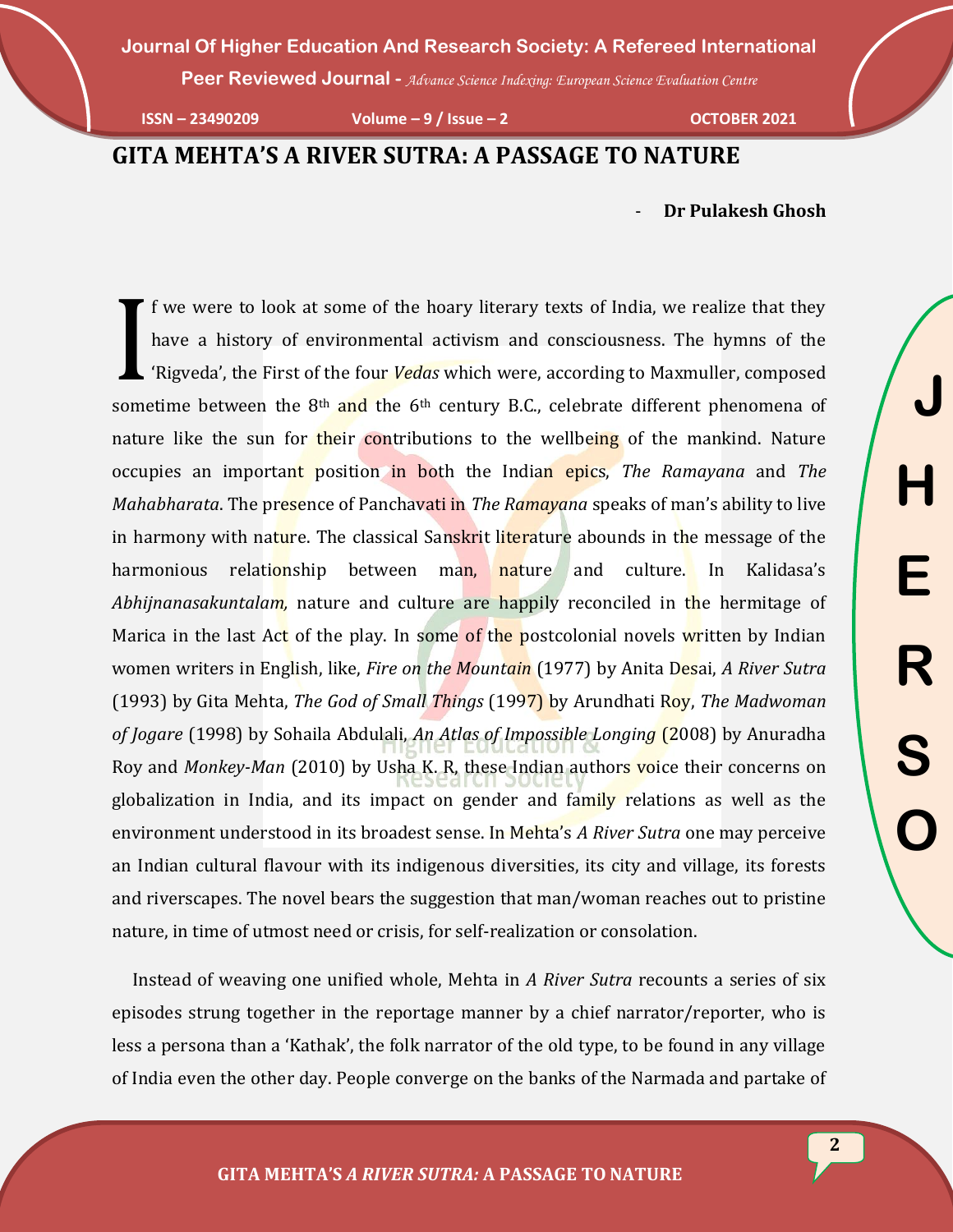**Peer Reviewed Journal -** *Advance Science Indexing: European Science Evaluation Centre*

**ISSN – 23490209 Volume – 9 / Issue – 2 OCTOBER 2021**

peace and mental serenity by telling their experience and by residing on the banks of this canonical river. The narrator reports not his personal experiences but those of strangers who have narrated them, either to him, or to his priest friend Tariq Mia, who again, repeats it to him. The stories are told by a male narrator, an aged government officer who has opted for a post in a remote rest house after his wife's death so that he could live on the bank of the Narmada. 'Sutra' is the theme of love that runs through all the stories, threading them loosely together. Perhaps she uses Narmada as the thread/string holding together the main story and the sub-stories. River Narmada is the 'Sutra' which threads together the diverse people who live on its shores or who come to worship at its water. *A River Sutra* is, in fact, a garland of stories held together by the 'sutra' (thread) of the river Narmada.

The Indian novelist appears, in tune with the ethos of her society, to have raised her subtle and serious voice of critical consternation against the exploitation in society and of nature. The eco-feminist issue is well apparent mainly in three out six stories in the novel. Mehta draws parallels between woman and nature and seeks to show how women reach out to nature in their crisis and despair. Coming close to nature the women imbibe the serenity and strength of this unchanged 'immortal' Nature. The last three stories, namely, "The Courtesan's Story", "The Musician's Story", and "The Minstrel's Story" show the novelist's design to make her women characters either co-exist with nature or find shelter in nature i.e., in River Narmada. These women are seen to realize that when everything has failed, all shelters fail, the River Narmada or nature should be the ultimate inspiration or 'home'.

 In *The Death of Nature - Women, Ecology and the Scientific Revolution*, Carolyn Merchant argues that from its beginning the discourse of modern science in the West was informed by imagery that portrayed nature as female. Mehta has presented the Narmada as a young, beautiful and attractive woman. The nameless narrator says: 'The river is among our holiest pilgrimage sites, worshipped as the daughter of the god Shiva' (2). The river is drawn as an organic being full of human emotions: 'I can hear the heart beat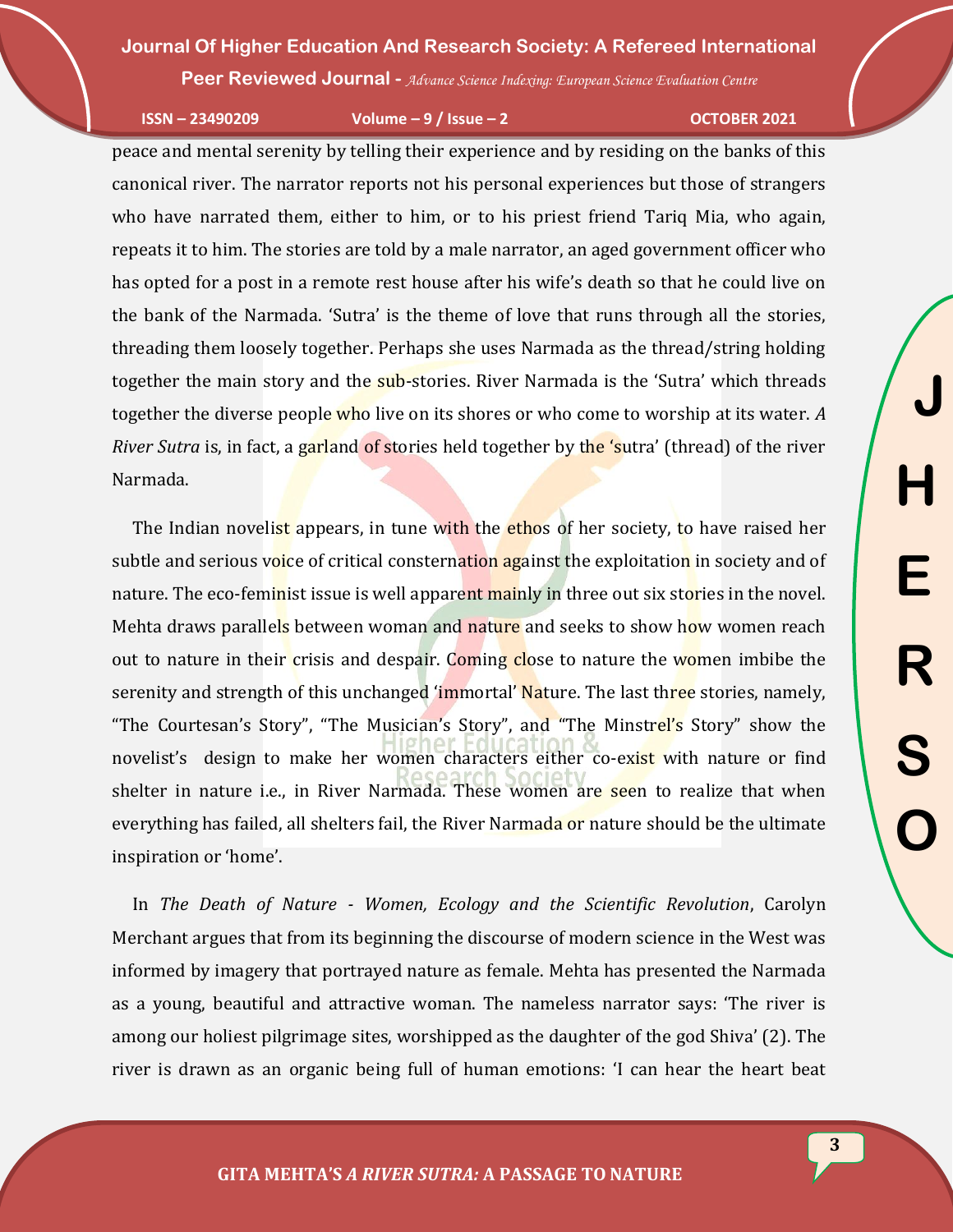**Peer Reviewed Journal -** *Advance Science Indexing: European Science Evaluation Centre*

**ISSN – 23490209 Volume – 9 / Issue – 2 OCTOBER 2021**

pulsing under the ground before she reveals herself at last to the anchorites of Shiva deep in meditation around the holy tank of Amarkantak' (5). And then:

The stream took the form of woman—the most dangerous of her kind: a beautiful virgin innocently tempting even ascetics to pursue her, inflaming their lust by appearing at one moment as a lightly dancing girl, at yet another as a romantic dreamer, a seductress loose limbed with the lassitude of desire. (8) Again,

I watched the water sparkling and disappearing like the anklets encircling a woman's foot, and thought of the Ascetic watching the dancing woman formed by the rivulets from his own penance. (96)

It is seen that all the ideas that characterize the river are later incarnated in Uma, the chief protagonist of "The Minstrel's Story".

"The Courtesan's Story" is about a mother, courtesan by generations, and this indicates the victimized self of those women who have been treated as a priced commodity. The story also relates the story of the courtesan's daughter who is abducted by an anti-social Rahul Singh. Eventually Rahul and the girl fall in love with each other. But when Rahul is caught by the police, the girl ends her life in Narmada. This is an escape from the life of a courtesan, from police, and from society. And nobody is disturbed, even her mother is 'happy that her daughter had died in the Narmada because she would be purified of all her sins' (190). Earlier in the novel, we came across the same belief: 'Even the chief narrator discovers that attempted suicide is often ignored if the offender is trying to kill himself or herself in the waters of Narmada' (3). A mere glimpse of the Narmada's water is supposed to 'cleanse a human being of generations of sinful births'  $(151)$ . In the 2<sup>nd</sup> story, "The Teacher's Story", the teacher, Master Mohan, commits suicide in the water of Narmada to free himself from the life of grief and gloom.

 In "The Musician's Story" the story of the music teacher and his daughter also suggests an undercurrent of women's plight in Indian society. In the story the ugly daughter of the musician gives an account of the origin of first musical instrument, *veena* and of *ragas*.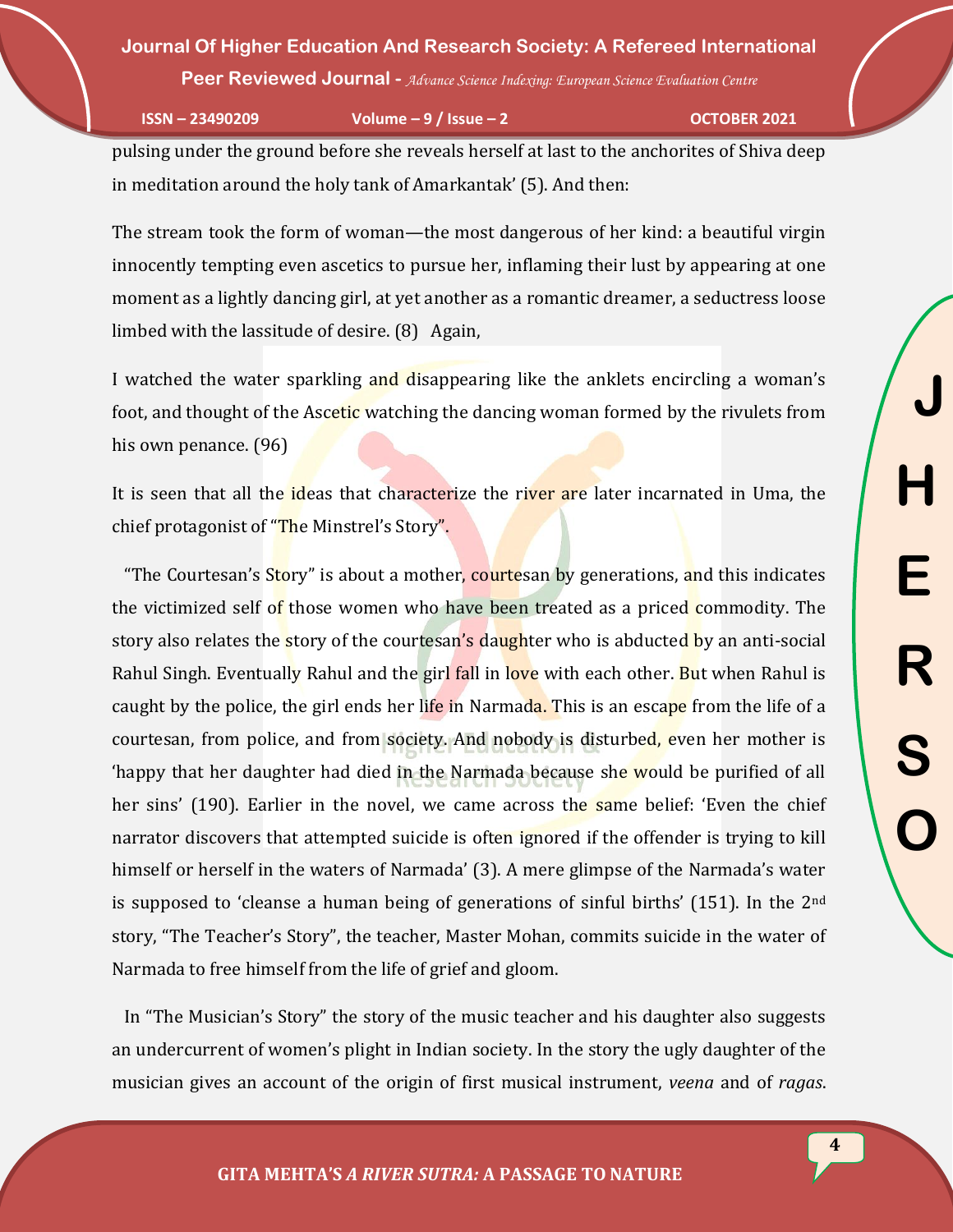**Peer Reviewed Journal -** *Advance Science Indexing: European Science Evaluation Centre*

**ISSN – 23490209 Volume – 9 / Issue – 2 OCTOBER 2021**

**J**

**H**

**E**

**R**

**S**

**O**

Musicians believe that one morning after Lord Shiva had made love to the Goddess all night and saw the Goddess still asleep and was moved to such tenderness by the sight that he created an instrument to immortalize his wife's immortal beauty. The music of *veena* is the expression of Shiva's love. The seven notes of the scale – *sa*, *re*, *ga*, *ma*, *pa*, *dha*, *ni* seem to be the imitation of the animals' and birds' voice. These are taught by the genius to his ugly daughter. When she is jilted by a young student of her father she stops singing and all her spirit is dead. She says to the chief protagonist that she has come to the Narmada to get restored to her inspiration for music and life as well. Although she is not very sure whether the river has really such power, still she hopes for the rejuvenation of her self under the benediction of nature.

"The Minstrel's Story" is in two parts: the first part is about a girl child who represents the typical maltreated, abusAed lot of a girl child in a poor household in India. Although apparently the feeble girl has nothing in common with the great river, she eventually attains a kind of identicality with the river after she has been saved from her life in a brothel by a Naga monk. The girl learns to live a new life in tune with trees and creatures. She is taught that Narmada is her home and mother. The monk lowers her into the water saying, 'The Narmada claims all girls as hers. Tonight you become a daughter of Narmada'(255). The second part is about the grown-up girl, formerly anonymous, but now endowed with a new name, Uma, a minstrel, and the Naga monk who reenters mainstream life as Professor Shankar. In a poetical way the author suggests the equation of Uma and the Narmada. About the river it is said: 'From Siva's Penance you became water/From water you became a woman' (273). And, 'The river is … twice-born, once from penance, once from love' (275). And Uma also, like the river, is twice-born: first from the monk's penance and then from his love. Tariq Mia remarks: 'If Narmada was born of Shiva's penance, then surely Uma was born of the Naga Baba's penance' (258). Narmada is also described in terms of the image of a desirable woman: 'Purple waters slip like a garment/From your sloping banks,' so that one cannot leave her and go away. This provides the appropriate backdrop for Shankar's return to the river and Uma as well. Shankar comes back after three years with the assertion: 'I love this river' (263).

**5**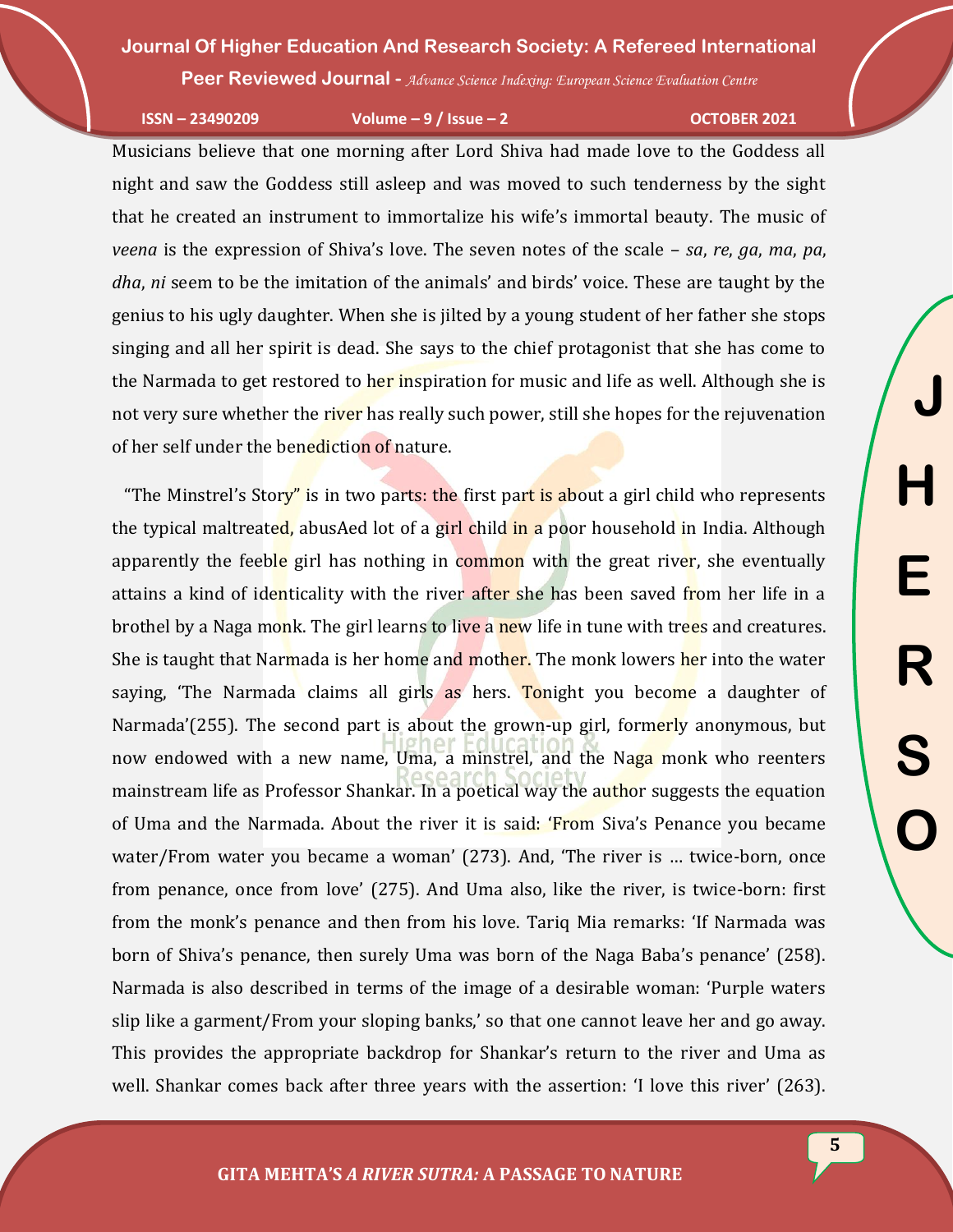**Peer Reviewed Journal -** *Advance Science Indexing: European Science Evaluation Centre*

**ISSN – 23490209 Volume – 9 / Issue – 2 OCTOBER 2021**

Uma and Shankar meet. In the last few sentences we see that he offers to take Uma to Rudra. Their jeep 'roared down the twisting path' to Rudra, where Narmada met her husband. In *A River Sutra* the woman and nature have been made to appear as extensions of each other. Uma had been treated as a commodity, and she gains a new life, and learns to live in tune with nature. "The Minstrel's Story", in a way, 'sums up all the previous stories, transcends them and creates an atmosphere where Uma and Shankar become the earthly embodiments of the Narmada and the god Shiva, and nature and woman merge in perfect gyno-ecological harmony" (Ray 2010: 179-180).

 Although eco-feminism, particularly the cultural one, does not take into account that men can also develop an ethic of caring for nature, what we see in *A River Sutra* is that it is not women alone but men also have been victimized of the technological-spiritual pollution, and the victimized and victimizer role reverses in a given context. In the 2<sup>nd</sup> story, "The Teacher's Story", the teacher's wife's mindless 'patriarchal' attitude towards the orphan boy who had been adopted by the teacher is a very simple example of the fact that both men and women alike have been implicated in the epistemologies of rule and hierarchical constructions of social identity. According to Michael Zimmerman, it is not only men but also women who have been distorted by the effects of patriarchies. Mehta seems suggest that she is not against male or men but against patriarchy, the culture of domination.

# **Research Society**

Ashok's forsaking of his father's wealth and choosing the life a monk in the  $1<sup>st</sup>$  story is a withdrawal from the society, from money-woman-muscle nexus, and living close to nature and getting regenerated with the cosmic power of nature through renunciation. The 3rd story ("The Executive's Story") is a pointer to the mystical heritage of the pre-Aryan Indian tradition. India is a land of rivers and they are worshipped as mother. It is a land of jungles which are worshipped and venerated as goddesses. When Mr Bose, the sophisticated urban executive, loses sanity, and libation is offered at a shrine that overlooks Narmada, since 'only that river has been given the power to cure him', the tribals 'beg the goddess to forgive Mr Bose …' and he comes back cured.

**J**

**H**

**E**

**R**

**S**

**O**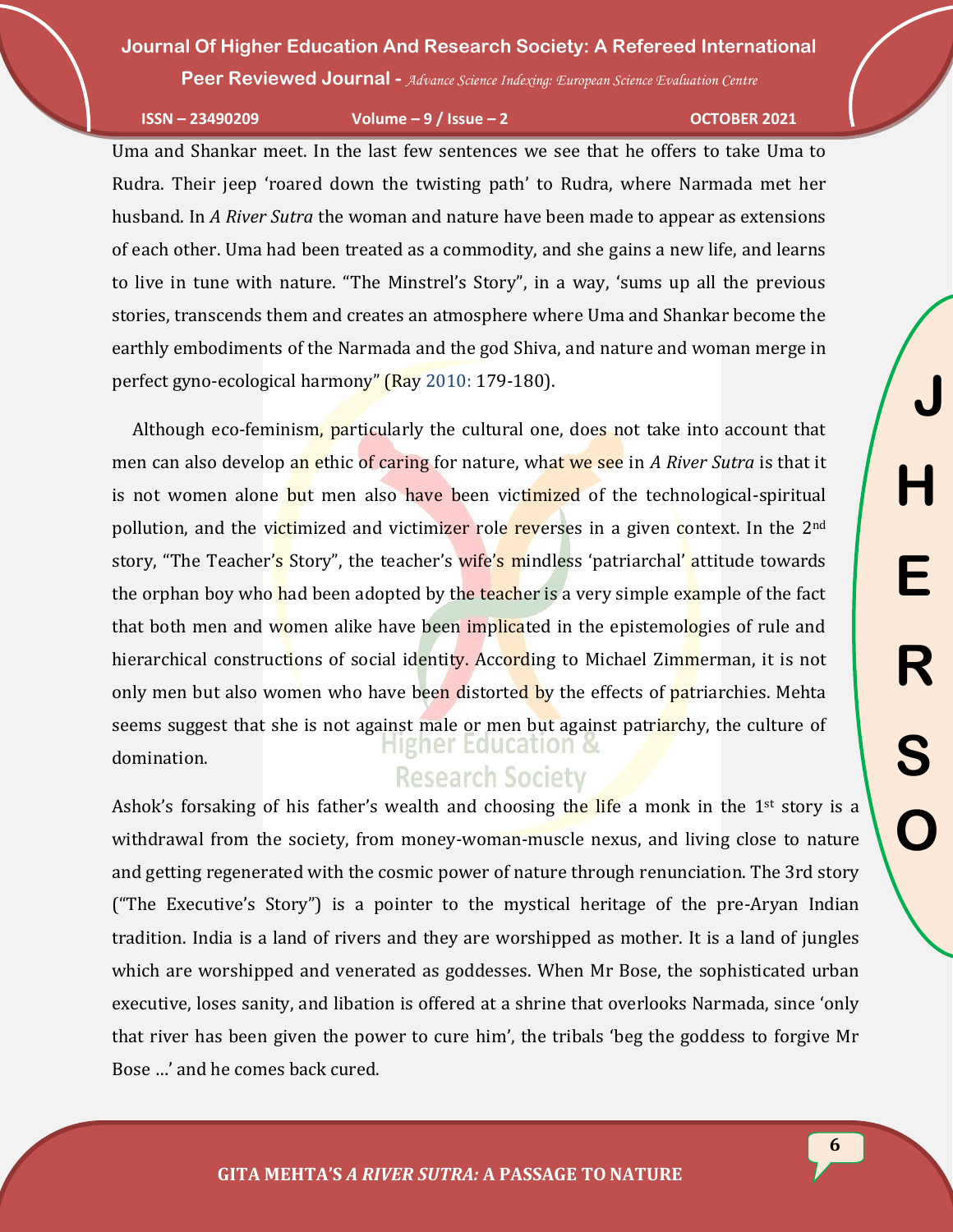**Peer Reviewed Journal -** *Advance Science Indexing: European Science Evaluation Centre*

**ISSN – 23490209 Volume – 9 / Issue – 2 OCTOBER 2021**

 So, in *A River Sutra* Narmada which may be said to stand for nature is viewed as a woman and the main woman protagonist in the novel is Narmada/nature. Narmada is not only a river to its natives but also a sacred site and life supporting system. The novelist ties woman with the life-supporting feminine principles of Narmada or nature. The novelist projects, as a whole, a passage, a pilgrimage which is both literal and metaphorical, physical and spiritual, to the lap of nature which seems to be offering its primordial benediction to its devotees. Although the novelist maintains a studied distance from the 'Save Narmada Movement' which gained momentum after the publication of the novel, her treatment of the eco-feminist equation of nature-woman relation shows her concern for both, nature and woman, and this concern has been imbued with the fine simple spiritual beliefs of the people of India who have their quest for peace or spiritual consolation in nature.

### **Select Bibliography**

Atwood, Margaret. *Surfacing.* London: Virago, 1972.

Braidotti, R., E. Charkiewicz, S. Hausler, and S. Wieringa, *Women, the Environment and Sustainable Development*, London: Zed Books Ltd, 1994.

Kundu, Rama. "*Surfacing* and *A River Sutra*: A Comparative Study of Two Pilgrimages." *Comparative English Literature*. Bhatnagar, M. K. (ed.) New Delhi: Atlantic Publishers & **Research Society** Distributors, 1999. 4-27.

Mehta, Gita. *A River Sutra.* New Delhi: Viking, 1993.

Merchant, C. *The Death of Nature - Women, Ecology and the Scientific Revolution.* San Francisco: Harper Collins, 1980.

---. *Radical Ecology: The Search for a Livable World*. New York; London: Routledge, 1992.

Plumwood, V. *Feminism and the Mastery of Nature*. London; New York: Routledge, 1993.

Ray, Mohit. K. "*The Ramayana*, *The Red Oleander* and *Surfacing*: An Eco-feminist Perspective." *Studies in Literary Criticism.* New Delhi: Atlantic Publishers & Distributors, 2001. 236-242.

**7**